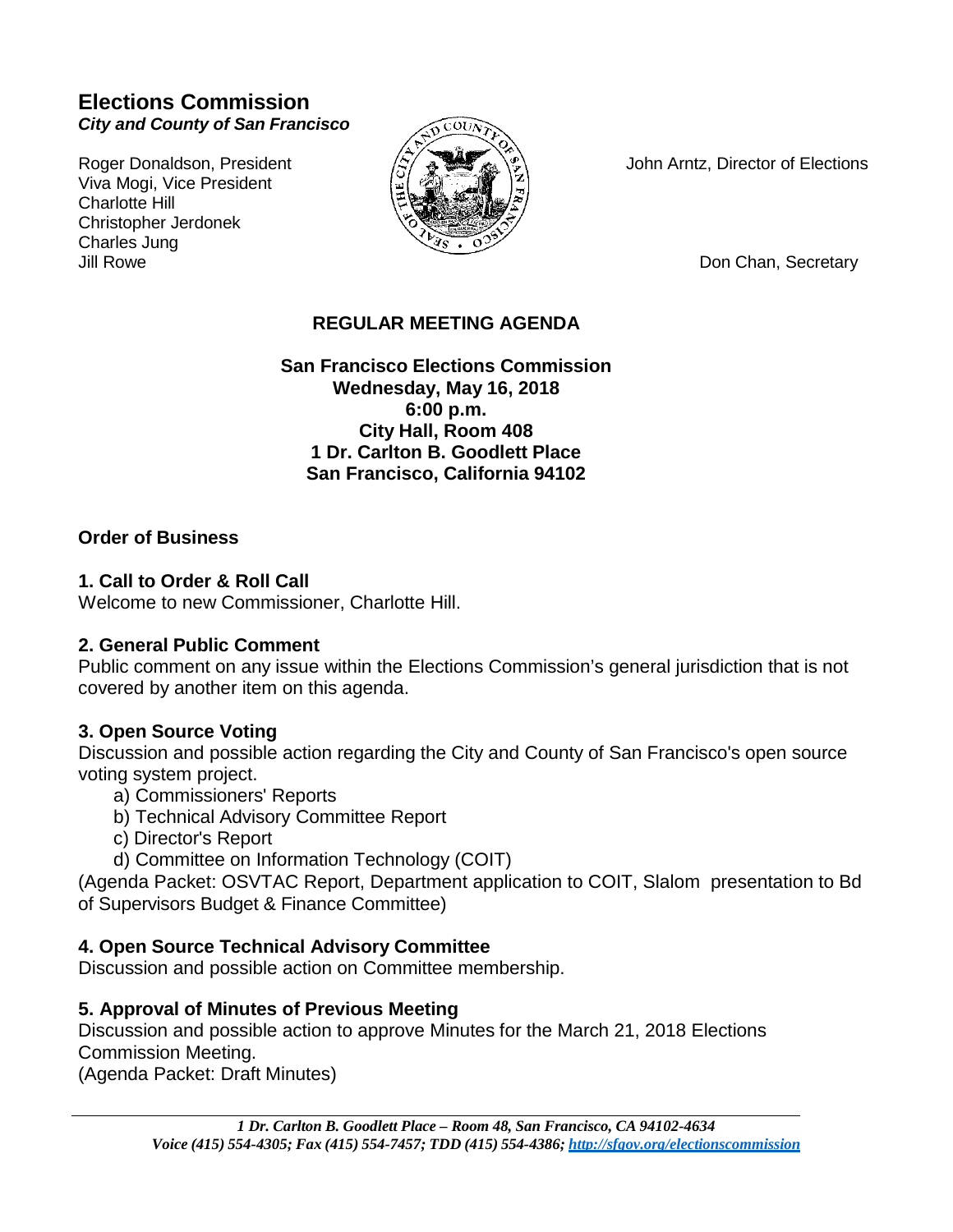### **5. Commissioners' Reports**

Commissioner reports on topics not covered by another item on this agenda: meetings with public officials; oversight and observation activities; long-range planning for Commission activities and areas of study; proposed legislation which affects elections.

### **6. Director's Report**

Director's Report on topics not covered by another item on this agenda. (Agenda Packet: Director's Report)

### **7. Agenda items for future meetings**

Discussion and possible action regarding items for future agendas.

## **8. Objectives and Process for annual Performance Evaluation Director of Elections**

Discussion and Possible Action regarding the preparation of objectives and process for Performance Evaluation of the Director of Elections

- a) Public comment on all matters pertaining to this agenda item.
- b) Vote on whether to meet in closed session. (Action)
- c) CLOSED SESSION. Closed Session is held pursuant to Brown Act section 54957(b) and Sunshine Ordinance section 67.10(b) to discuss the performance evaluation of a public employee. Discussion and possible action.
- d) Discussion and vote pursuant to Sunshine Ordinance section 67.12(a) on whether to disclose any portion of the closed session discussion regarding the public employee performance evaluation. (Action.)
- e) If closed session is held, reconvene in open session. Report action taken in closed session as specified in California Government Code §54957.1(a)(5) and San Francisco Administrative Code §67.12(b)(4).

(Agenda Packet: Personnel Performance Plan 2017-18)

# **Adjournment**

There will be an opportunity for public comment on each agenda item.

Materials contained in the Commission packets for meetings are available for inspection and copying during regular office hours at the Department of Elections, City Hall Room 48. Materials are placed in the Elections Commission's Public Binder no later than 72 hours prior to meetings. Any materials distributed to members of the Elections Commission within 72 hours of the meeting or after the agenda packet has been delivered to the members are available for inspection at the Department of Elections, City Hall Room 48, in the Commission's Public Binder, during normal office hours.

**Cell phones, pagers and similar sound-producing electronic devices:** The ringing of and use of cell phones, pagers and similar sound-producing electronic devices are prohibited at this meeting. The Chair may order the removal from the meeting room of any person responsible for the ringing or use of a cell phone, pager, or other similar sound-producing electronic devices.

**Disability Access:** The meeting will be held in Room 408, City Hall, 1 Dr. Carlton B. Goodlett Place, San Francisco, CA. The meeting room is wheelchair accessible. The nearest accessible BART station is Civic Center (Market/Grove/Hyde Streets). Accessible MUNI Metro lines are the F, J, K, L, M, N, T (exit at Civic Center or Van Ness Stations). MUNI bus lines also serving the area are the 5, 5R, 6, 7, 7R, 7X, 9, 9R, 19, 21, 47, and 49. For more information about MUNI accessible services, call 311, call (415) 701-4485, or visit [http://www.sfmuni.com.](http://www.sfmuni.com/) There is accessible curbside parking adjacent to City Hall on Grove Street and Van Ness Avenue and in the vicinity of the Veterans Building at 401 Van Ness Avenue adjacent to Davies Hall and the War Memorial Complex.